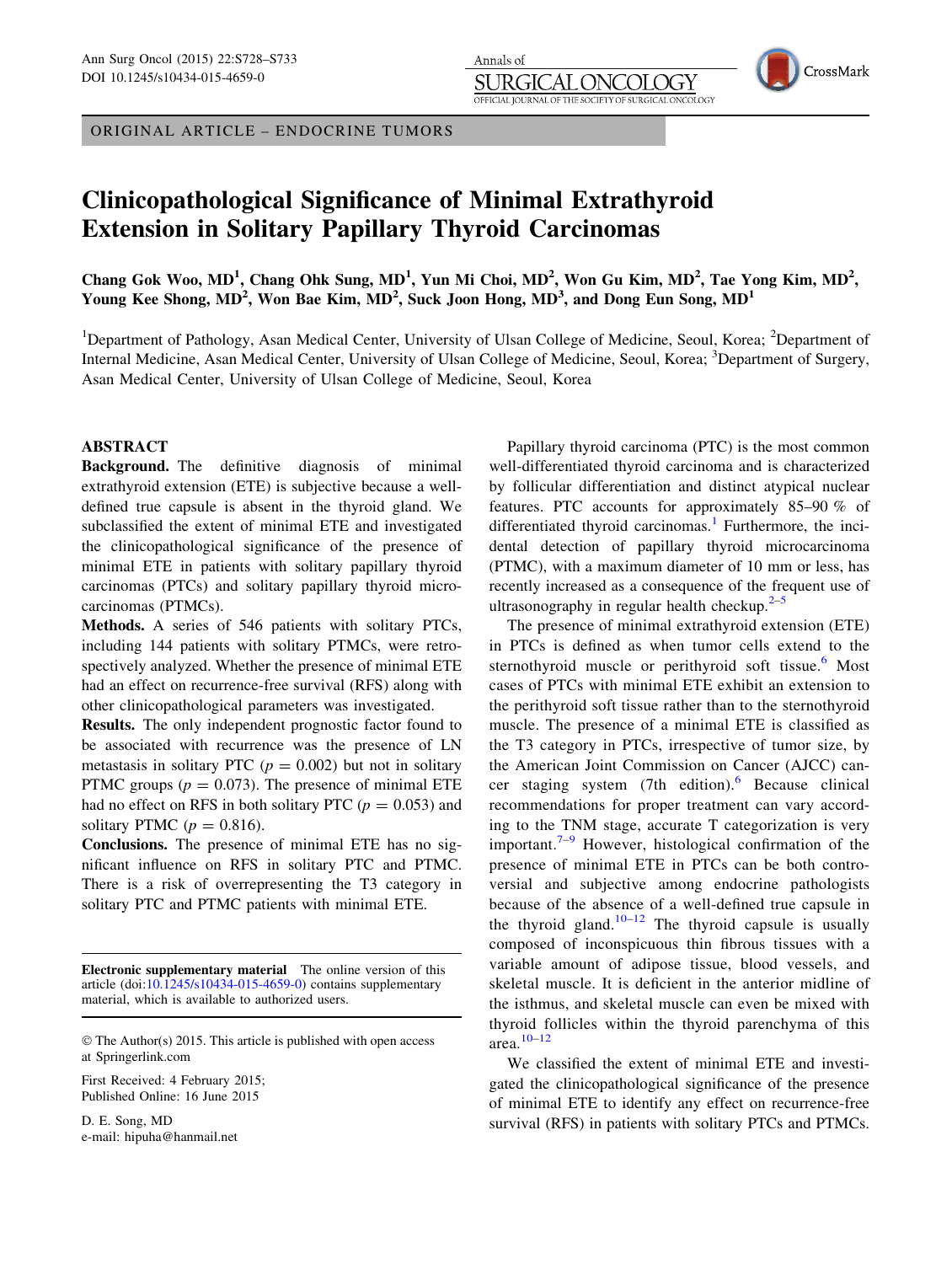#### <span id="page-1-0"></span>MATERIALS AND METHODS

## Patients

We retrospectively reviewed 546 patients (484 female, 62 male) with a solitary PTC without evidence of extensive ETE (T4 category). Distant metastases were initially detected according to the current AJCC cancer staging system in patients who underwent total thyroidectomy or hemithyroidectomy, irrespective of cervical lymph node (LN) dissection, at Asan Medical Center, Seoul, Korea, from 1998 to 2003. Patient ages ranged from 8 to 87 years (average 44 years). LN dissection was performed when a LN metastasis was clinically suspicious by ultrasonography (US) and computed tomography (CT) or was histologically confirmed by previous fine needle aspiration biopsy prior to surgery. We reviewed the patient clinical and pathological parameters, including age, gender, procedures, mean tumor diameter, extent of tumor extension, cervical LN metastasis status, and the presence of tumor recurrence (Table 1). This study was approved by the institutional review board of Asan Medical Center.

## Pathological Evaluation

All slides from 546 patients were reviewed by two pathologists, including one experienced endocrine pathologist (D.E.S.). We subclassified the extent of tumor extension into the following three categories: confinement to the thyroid parenchyma (E0), extension to the perithyroid soft tissue (E1), and extension to the sternothyroid muscle (E2). Among 546 patients, 196 (35.9 %) were classified as E0, 259  $(47.4\% )$  were classified as E1, and 91 (16.7 %) were classified as E2 (Table 1). Among 546 patients, 334 patients revealed cervical lymph node metastasis at the first operation. We analyzed the extent of the lymph node metastasis at the first operation, which included maximum metastatic tumor size, N stage, and presence of extranodal extension (Supplementary Table S1).

### Follow-up

All patients with PTCs were regularly followed up every 6–12 months with physical examinations, serum thyroglobulin and anti-thyroglobulin antibody measurements, and US neck examinations. A diagnostic whole body scan was performed after total thyroidectomy and remnant RAI ablation, as previously described.<sup>[13](#page-5-0)</sup> Following hemithyroidectomy, a CT scan and/or 18F-FDG PET were used to detect recurrence or distant metastasis if clinically suspected. The median follow-up period for patients was 113 (range 1–168) months. Recurrence was defined as structural disease recurrence, such as the reappearance of a TABLE 1 Demographic and clinicopathologic characteristics of 546 patients with solitary papillary thyroid carcinoma

| Characteristics                           | Number (%)  |  |  |
|-------------------------------------------|-------------|--|--|
| Age (year)                                |             |  |  |
| Mean at diagnosis (range)                 | 44 (8–87)   |  |  |
| $<$ 45                                    | 275 (50.4)  |  |  |
| >45                                       | 271 (49.6)  |  |  |
| Sex                                       |             |  |  |
| Female                                    | 484 (88.6)  |  |  |
| Male                                      | 62 (11.4)   |  |  |
| Procedures                                |             |  |  |
| Lobectomy/less than total resection       | 95 (17.4)   |  |  |
| Total thyroidectomy                       | 451 (82.6)  |  |  |
| No lymph node dissection                  | 5(0.9)      |  |  |
| Central lymph node dissection             | 466 (85.3)  |  |  |
| Modified radical lymph node dissection    | 75 (13.7)   |  |  |
| Tumor size (mm)                           |             |  |  |
| Mean (range)                              | $20(1-100)$ |  |  |
| $\leq10$                                  | 144 (26.4)  |  |  |
| >10                                       | 402 (73.6)  |  |  |
| Extension                                 |             |  |  |
| Confinement to thyroid parenchyma         | 196 (35.9)  |  |  |
| Minimal extrathyroid extension            | 350 (64.1)  |  |  |
| Perithyroid soft tissue                   | 259 (47.4)  |  |  |
| Sternothyroid muscle                      | 91 (16.7)   |  |  |
| Cervical lymph node metastasis            |             |  |  |
| Present                                   | 334 (61.2)  |  |  |
| Absent                                    | 212 (38.8)  |  |  |
| Recurrence                                |             |  |  |
| Present                                   | 61(11.2)    |  |  |
| Median duration (mo, interquartile range) | $39(16-72)$ |  |  |
| Site                                      |             |  |  |
| Neck level I lymph node                   | 1(1.6)      |  |  |
| Neck level II, III, IV lymph nodes        | 50 (81.9)   |  |  |
| Neck level V lymph node                   | 11(18.0)    |  |  |
| Neck level VI lymph node                  | 3(4.9)      |  |  |
| Previous resection sites                  | 12(19.7)    |  |  |
| Lung (distant metastasis)                 | 4(6.6)      |  |  |
| Inguinal lymph node (distant metastasis)  | 1(1.9)      |  |  |

pathologically confirmed malignant tissue and/or the appearance of a metastatic lesion in other organs by imaging studies during follow-up.

#### Statistical Analyses

The Chi squared test and Fisher's exact test for univariate analysis were used along with binary logistic regression and Cox–Hazard regression models for multivariate analysis. To estimate survival rates, survival curves were generated using the Kaplan–Meier method and log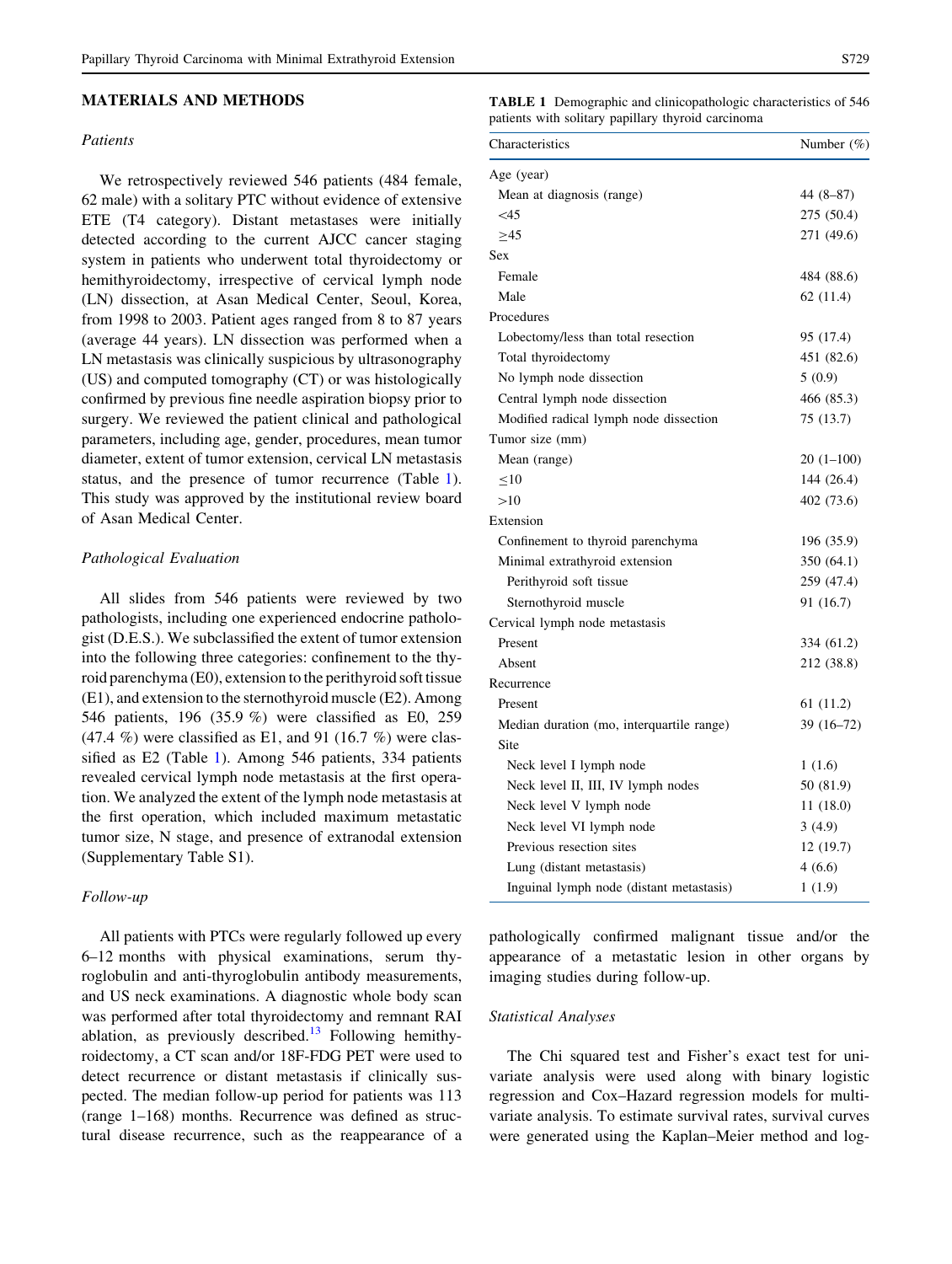<span id="page-2-0"></span>rank test, respectively. We used SPSS software version 18.0 and R statistical software for these analyses. Any  $p$ value  $\leq 0.05$  was considered to indicate a statistically significant difference.

## **RESULTS**

## Recurrence-Free Survival Outcomes Associated with the Subclassification of an Extrathyroid Extension

Recurrence (median duration, 39 months; interquartile range,  $16-72$  months) occurred in 61 (11.2 %) of our patients. Recurrence was identified in diverse sites, including one or more sites and occurred in 3 central cervical LNs (level VI), 62 lateral cervical LNs (level I, II, III, IV, or V), 5 distant metastasis (inguinal LN, 1 case; lung, 4 cases), and 12 previous resection sites (Table [1](#page-1-0)). Regarding previous resection sites, there were 11 ipsilateral soft tissue (operation bed) after total thyroidectomy, which included 6 clear resection margins and 5 involved margins, and 1 contralateral remnant thyroid parenchyma after lobectomy (Supplementary Table S2).

In the primary PTCs of 61 patients with recurrence, 12 (6.1 %) were confined to the thyroid parenchyma (E0), 38 (14.7 %) extended to the perithyroid soft tissue (E1), and 11 (12.1 %) extended to the sternothyroid muscle (E2). There was a more statistically significant difference in the RFS outcomes when two groups (E0 versus  $E1 + E2$ ) were analyzed than when three groups were analyzed (E0 vs. E1 vs. E2) using the log-rank test with Cox-proportional hazard analysis (Table 2; Supplementary Fig. S1). In another two-group comparison ( $E0 + E1$ vs. E2), the presence of extension to the sternothyroid muscle had no significant effect on RFS. Therefore, we used a two-tier classification scheme of minimal ETE (E0 vs.  $E1 + E2$ ) based on the AJCC cancer staging system in the subsequent evaluations of the clinicopathological significance of minimal ETE in patients with solitary PTCs.

## Clinicopathological Parameters Associated with the Presence of a Minimal ETE

In 546 patients with solitary PTCs, there was no significant difference in the presence of minimal ETE  $(E1 + E2)$  according to gender ( $p = 0.416$ ). Older age (odds ratio [OR] 1.688; 95 % confidence interval [CI] 1.154–2.469;  $p = 0.007$ ), larger tumor size (OR 3.078; 95 % CI 2.040–4.645;  $p < 0.001$ ), and the presence of a LN metastasis (OR 2.071; 95 % CI 1.407–3.048;  $p<0.001$ ) were significantly correlated with the presence of a minimal ETE (Supplementary Table S3).

TABLE 2 Recurrence according to subclassification of invasion in solitary papillary thyroid carcinoma

| Classification         | Recurrence,<br>no. $(\%)$ | <b>HR</b> | 95 % CI         | <i>p</i> value |
|------------------------|---------------------------|-----------|-----------------|----------------|
| I                      |                           |           |                 |                |
| E0                     | 12(6.1)                   | $1$ (ref) |                 | 0.015          |
| E1                     | 38 (14.7)                 | 2.444     | 1.277-4.676     | 0.007          |
| E2                     | 11(12.1)                  | 2.076     | 0.916-4.786     | 0.080          |
| II (current $T$ stage) |                           |           |                 |                |
| E <sub>0</sub>         | 12(6.1)                   | $1$ (ref) |                 |                |
| $E1 + E2$              | 49 (14.0)                 | 2.350     | 1.250-4.419     | 0.006          |
| Ш                      |                           |           |                 |                |
| $E0 + E1$              | 50(11.0)                  | $1$ (ref) |                 |                |
| E2                     | 11(12.1)                  | 1.144     | $0.595 - 2.198$ | 0.686          |

 $E0$  confinment to thyroid parenchyma,  $E1$  extension to perithyroid soft tissue, E2 extension to sternothyroid muscle

# Clinicopathological Parameters that Affect Recurrence-Free Survival

In 546 patients with solitary PTCs, females exhibited a lower rate of recurrence (hazard ratio [HR] 0.536; 95 % CI 0.288–0.997;  $p = 0.049$ . A larger tumor diameter was significantly correlated with a higher recurrence rate  $(p = 0.019)$  in univariate analysis but not in multivariate analysis (HR 1.616; 95 % CI 0.757–3.451;  $p = 0.215$ ). There was a significant difference between types of surgery in univariate analysis ( $p = 0.020$ ) but not in multivariate analysis ( $p = 0.356$ ). The presence of cervical LN metastasis was significantly associated with recurrence (HR 3.173; 95 % CI 1.536–6.553;  $p = 0.002$ ). Among the extent of LN metastasis, N stage, presence of extranodal extension, and maximum metastatic tumor size were significantly associated with recurrence in univariate analysis, but N stage had no effect in multivariate analysis (Supplementary Table S4). Additionally, the presence of minimal ETE was significantly correlated with recurrence in univariate analysis ( $p = 0.008$ ); however, there was no significance in multivariate analysis (HR 1.879; 95 % CI 0.992–3.560;  $p = 0.053$ ; Table [3\)](#page-3-0). Minimal ETE according to types of surgery had also no effect on recurrence (Supplementary Table S5).

In 144 patients with solitary PTMCs, the presence of minimal ETE was not associated with tumor recurrence in univariate analysis ( $p = 0.254$ ) and multivariate analysis (HR 1.215; 95 % CI 0.235–6.278;  $p = 0.816$ ; Table [4](#page-4-0)). Additionally, there was no significant difference in RFS outcomes between the absence and presence of minimal ETE ( $p = 0.240$ ; Fig. [1](#page-4-0)). The presence of cervical LN metastasis was significantly associated with recurrence in univariate analysis  $(p = 0.034)$ , but there was no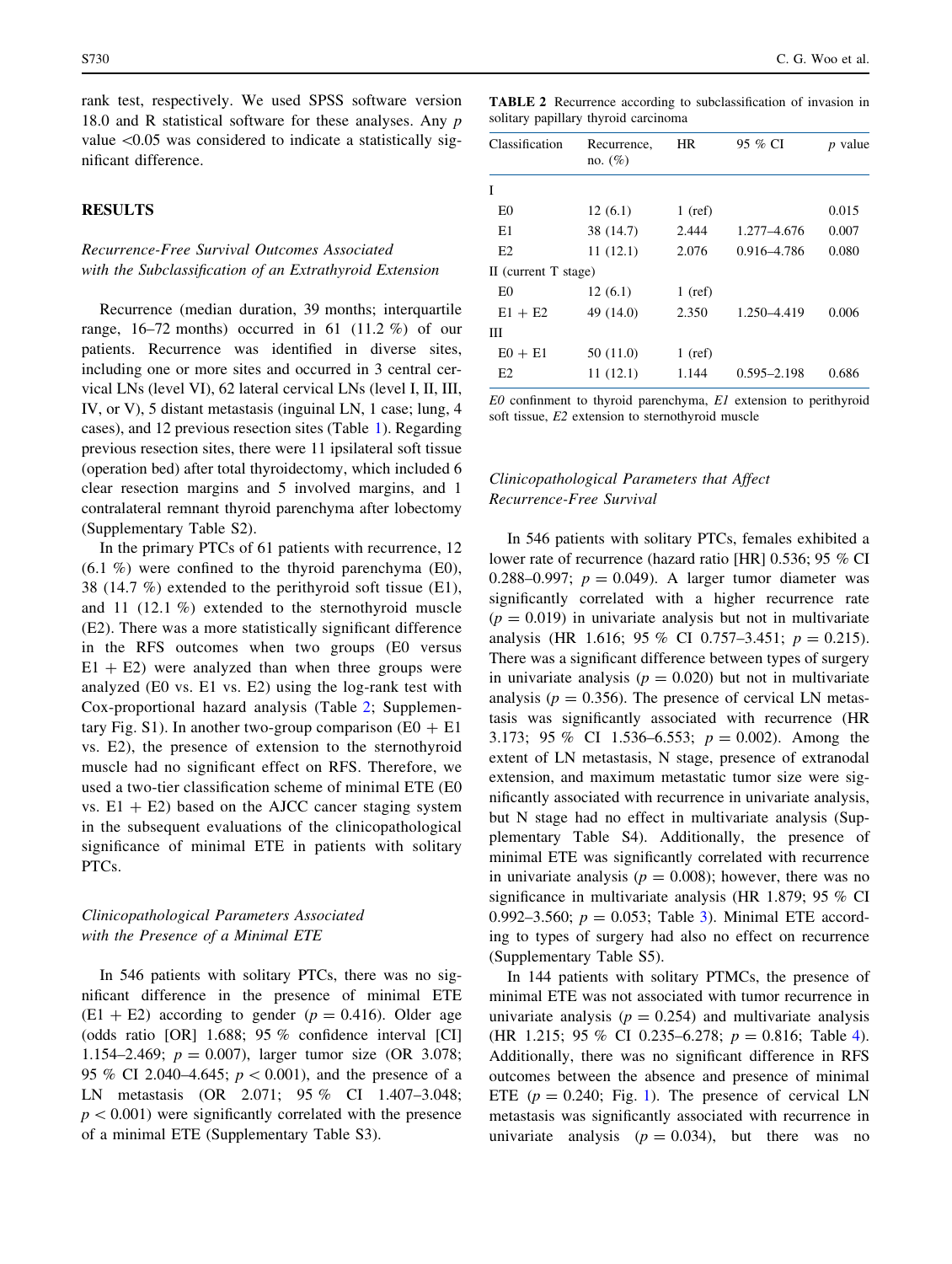<span id="page-3-0"></span>TABLE 3 Clinicopathologic parameters associated with recurrence of solitary papillary thyroid carcinomas

| Parameters                          | HR        | Univariate      |           | HR        | Multivariate    |           |
|-------------------------------------|-----------|-----------------|-----------|-----------|-----------------|-----------|
|                                     |           | 95 % CI         | $p$ value |           | 95 % CI         | $p$ value |
| Age (year)                          |           |                 |           |           |                 |           |
| $<$ 45                              | $1$ (ref) |                 |           | $1$ (ref) |                 |           |
| $\geq 45$                           | 0.626     | $0.373 - 1.050$ | 0.076     | 0.670     | $0.397 - 1.131$ | 0.134     |
| Sex                                 |           |                 |           |           |                 |           |
| Male                                | $1$ (ref) |                 |           | $1$ (ref) |                 |           |
| Female                              | 0.409     | $0.221 - 0.754$ | 0.004     | 0.536     | 0.288-0.997     | 0.049     |
| Procedures                          |           |                 |           |           |                 |           |
| Lobectomy/less than total resection | $1$ (ref) |                 |           | $1$ (ref) |                 |           |
| Total thyroidectomy                 | 3.973     | 1.244-12.685    | 0.020     | 1.798     | $0.517 - 6.259$ | 0.356     |
| Size (mm)                           |           |                 |           |           |                 |           |
| $\leq 10$                           | $1$ (ref) |                 |           | $1$ (ref) |                 |           |
| >10                                 | 2.348     | 1.159-5.128     | 0.019     | 1.445     | $0.663 - 3.151$ | 0.355     |
| Cervical lymph node                 |           |                 |           |           |                 |           |
| No metastasis                       | $1$ (ref) |                 |           | $1$ (ref) |                 |           |
| Metastasis                          | 3.932     | 1.938-7.978     | < 0.001   | 3.173     | 1.536-6.553     | 0.002     |
| Invasion                            |           |                 |           |           |                 |           |
| Confinement                         | $1$ (ref) |                 |           | $1$ (ref) |                 |           |
| Minimal extrathyroid extension      | 2.350     | 1.250-4.419     | 0.008     | 1.879     | $0.992 - 3.560$ | 0.053     |

significant difference in multivariate analysis (HR 7.353; 95 % CI 0.831–65.051;  $p = 0.073$ ; Table [4](#page-4-0)).

#### DISCUSSION

The presence of minimal ETE in PTC has been associated with LN metastasis, local recurrence, and poor prognosis.<sup>[14–16](#page-5-0)</sup> However, recent studies have called into question the prognostic significance of the presence of minimal ETE for tumor recurrence in PTC. $17-19$  Tumors with minimal ETE can be classified as category T3, irrespective of tumor diameter, according to the AJCC TNM cancer staging system.<sup>[2](#page-5-0)</sup> Thus, most cases of PTMCs can reveal the presence of minimal ETE after microscopic evaluation, especially when tumors are peripherally located despite a small diameter (accounting for 43 % of cases in the present study). Moreover, the benefit of evaluating true capsular invasion to confirm minimal ETE has been debated among endocrine pathologists because the anatomy of the thyroid gland demonstrates no definite fibrous capsule. The adipose tissue and fibers of the skeletal muscle, which are usually observed in the extrathyroid area, are normally also present within the thyroid parenchyma. $10,11$  Although the involvement of skeletal muscle is a more reliable feature for confirming the presence of minimal ETE than involvement of the perithyroid soft tissue, skeletal muscle is not uniformly distributed throughout the thyroid gland and can even be mixed with thyroid follicles in the isthmus.<sup>[12](#page-5-0)</sup> Identification of thick extrathyroid arteries might be helpful for confirming the presence of minimal ETE, but there is no reliable anatomical landmark that can serve as a criterion for minimal ETE. $^{20}$  $^{20}$  $^{20}$  In our present study, we microscopically subclassified the extent of minimal ETE to estimate and compare the effect on RFS based on extension to the perithyroid soft tissue or the sternothyroid muscle, respectively. We found that invasion to the sternothyroid muscle had no dominant effect on RFS (Table [2](#page-2-0)). Furthermore, our current analyses suggested that the current definition for minimal ETE based on the AJCC TNM cancer staging system (E0 vs.  $E1 + E2$ ) revealed the most statistically significant difference in RFS.<sup>[2](#page-5-0)</sup>

Among the various clinicopathological parameters that we tested, older age, larger tumor size, and the presence of LN metastasis were each found to be associated with the presence of minimal ETE (Table S3), but there was no significant difference in terms of gender. Although male patients exhibited a significantly higher recurrence rate (Table 3) for PTC, these estimates were limited by the relatively small number of male patients (11.4 %, 62/546). Moreover, there was no significant difference in PTMC found to be related to gender. The only independent prognostic factor that we found to be associated with recurrence was the presence of LN metastasis in our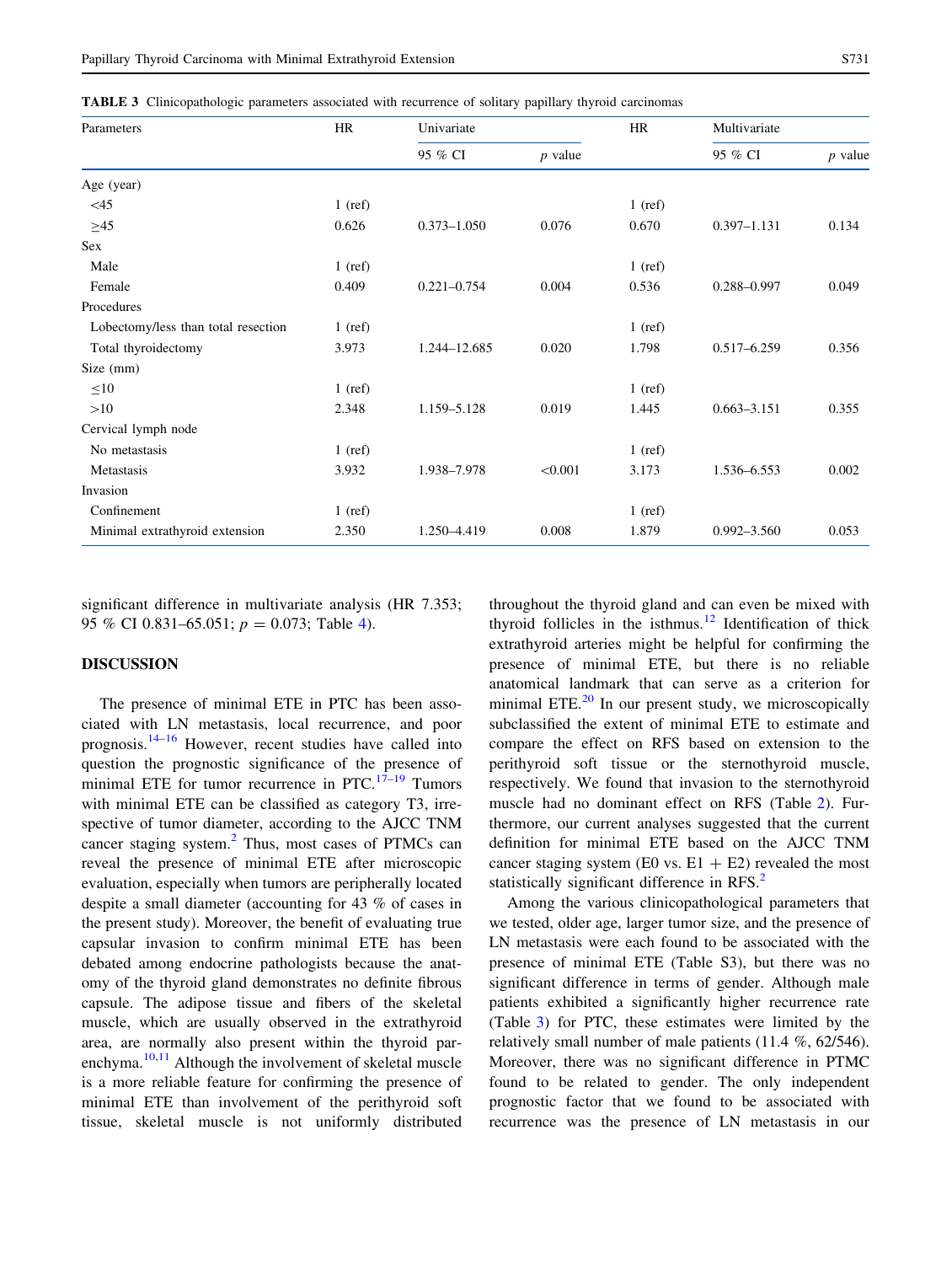<span id="page-4-0"></span>TABLE 4 Clinicopathologic parameters associated with recurrence of solitary papillary thyroid microcarcinomas

| Parameters                          | HR        | Univariate      |           | HR        | Multivariate    |           |
|-------------------------------------|-----------|-----------------|-----------|-----------|-----------------|-----------|
|                                     |           | 95 % CI         | $p$ value |           | 95 % CI         | $p$ value |
| Age (year)                          |           |                 |           |           |                 |           |
| $<$ 45                              | $1$ (ref) |                 |           | $1$ (ref) |                 |           |
| $>45$                               | 0.250     | $0.051 - 1.241$ | 0.090     | 0.324     | $0.062 - 1.702$ | 0.183     |
| Sex                                 |           |                 |           |           |                 |           |
| Male                                | $1$ (ref) |                 |           | $1$ (ref) |                 |           |
| Female                              | 0.417     | $0.051 - 3.404$ | 0.414     | 0.905     | 0.108-7.594     | 0.927     |
| Procedures                          |           |                 |           |           |                 |           |
| Lobectomy/less than total resection | $1$ (ref) |                 |           | $1$ (ref) |                 |           |
| Total thyroidectomy                 | 2.410     | 0.486-11.947    | 0.281     | 1.277     | $0.213 - 7.673$ | 0.789     |
| Cervical lymph node                 |           |                 |           |           |                 |           |
| No metastasis                       | $1$ (ref) |                 |           | $1$ (ref) |                 |           |
| Metastasis                          | 9.599     | 1.181-78.042    | 0.034     | 7.353     | 0.831-65.051    | 0.073     |
| Invasion                            |           |                 |           |           |                 |           |
| Confinement                         | $1$ (ref) |                 |           | $1$ (ref) |                 |           |
| Minimal extrathyroid extension      | 2.303     | $0.550 - 9.643$ | 0.254     | 1.215     | $0.235 - 6.278$ | 0.816     |



FIG. 1 Recurrence-free survival (RFS) according to presence of minimal ETE in solitary PTMCs. There was no significant difference in the RFS between the absence and presence of minimal ETE in solitary PTMCs  $(p = 0.240)$ 

solitary PTC but not in solitary PTMC (Tables [3,](#page-3-0) 4). In cases with LN metastasis, presence of extranodal extension and macrometastasis was significantly associated with a higher recurrence rate. The reason why there was a significance in N stage in univariate analysis but no effect in

multivariate analysis might be caused by an effect that the presence of extranodal extension and larger metastatic tumor size displayed tendency of higher N stage. The presence of minimal ETE had no effect on RFS in solitary PTC and PTMC regardless of types of surgery (Tables [3,](#page-3-0) 4; Fig. 1; Tables S1 and S5). This finding is consistent with the results of previous studies of RFS or relapse-free survival in both PTC and PTMC patient groups.[17–19,21](#page-5-0)

Our current retrospective study had several limitations of note, including a small sample size (546 PTCs, 144 PTMCs). A larger study of RFS in patients with PTMCs needs to be performed in the future. Indeed, a larger multicenter study will be needed for the proper validation of our current findings. Various effects of different clinical treatment modalities, such as RAI, were not analyzed for RFS in our present study. We attempted to eliminate the effects of multifocal PTCs in RFS, which limited our analysis to cases with solitary PTCs.

## CONCLUSIONS

The presence of LN metastasis is the only independent prognostic factor associated with RFS in solitary PTC patients. The presence or absence of minimal ETE has no significant effect on RFS in solitary PTC and PTMC. Because the microscopic diagnostic criteria for the presence of minimal ETE remain the subject of debate, there is risk of over assigning patients with PTMC to the T3 category based on the present AJCC TNM cancer staging system.